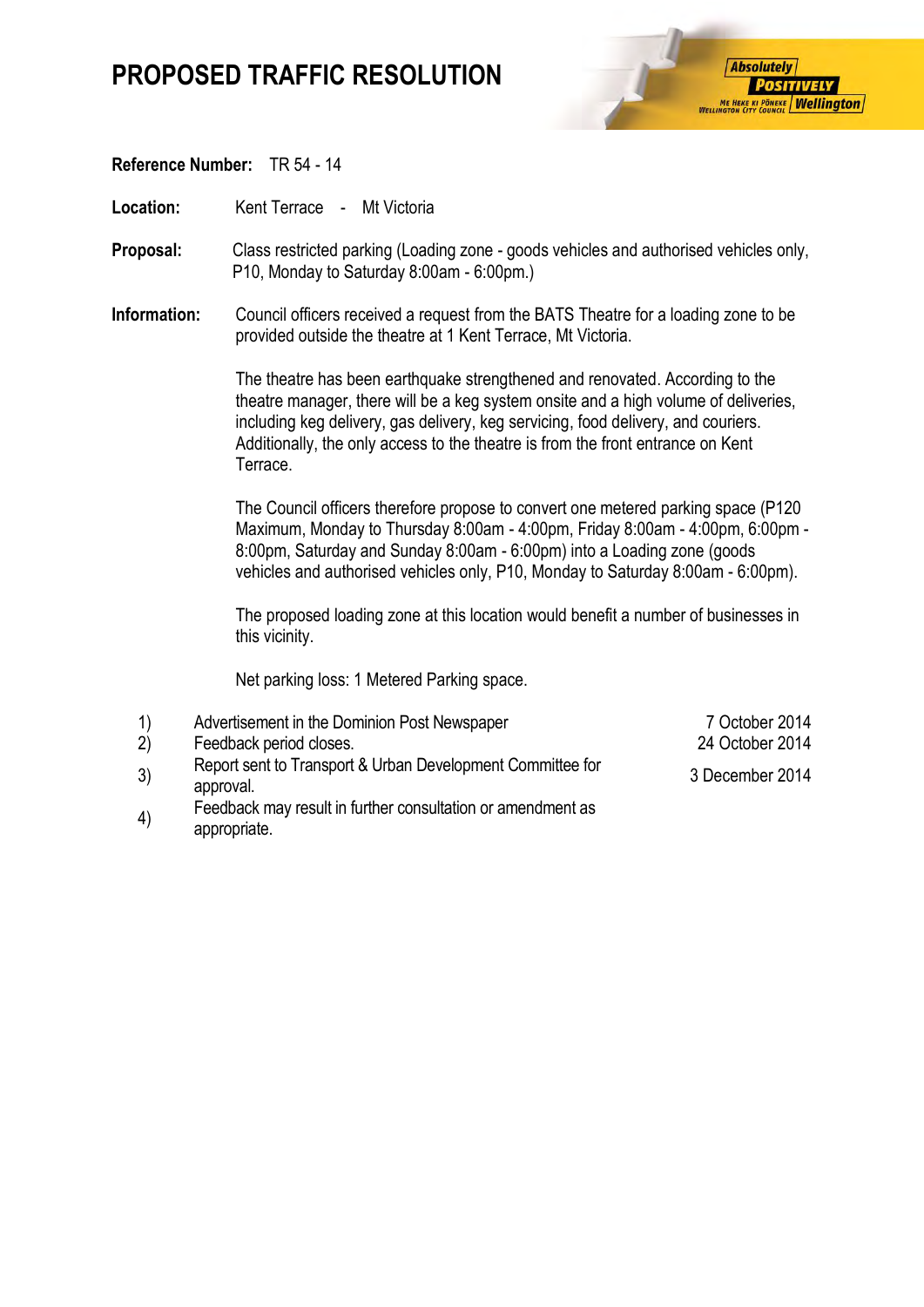# **PROPOSED TRAFFIC RESOLUTION**



### **Reference Number:** TR 54 - 14

Location: Kent Terrace - Mt Victoria

**Proposal:** Class restricted parking (Loading zone - goods vehicles and authorised vehicles only, P10, Monday to Saturday 8:00am - 6:00pm.)

## **Legal Description:**

*Delete from Schedule F (Metered Parking) of the Traffic Restrictions Schedule* 

| <b>Column One</b>   | <b>Column Two</b>                                                                                                                                                                      | <b>Column Three</b>                                                                                                                                                                                                         |
|---------------------|----------------------------------------------------------------------------------------------------------------------------------------------------------------------------------------|-----------------------------------------------------------------------------------------------------------------------------------------------------------------------------------------------------------------------------|
| <b>Kent Terrace</b> | Metered parking, P120<br>Maximum, Monday to<br>Thursday 8:00am -<br>4:00pm, Friday 8:00am -<br>$4:00 \text{pm}$ , 6:00 $\text{pm}$ -<br>8:00pm, Saturday and<br>Sunday 8:00am - 6:00pm | East side, following the kerb line 31.5<br>metres southwest of its intersection with<br>Oriental Parade (Grid coordinates x=<br>1749428.5 m, y= 5427148.2 m), and<br>extending in a southerly direction for 28.5<br>metres. |

*Add to Schedule B (Loading Zone) of the Traffic Restrictions Schedule* 

| <b>Column One</b>   | <b>Column Two</b>                                                                                               | <b>Column Three</b>                                                                                                                                                                                                           |
|---------------------|-----------------------------------------------------------------------------------------------------------------|-------------------------------------------------------------------------------------------------------------------------------------------------------------------------------------------------------------------------------|
| <b>Kent Terrace</b> | Loading zone - goods<br>vehicles and authorised<br>vehicles only, P10,<br>Monday to Saturday<br>8:00am - 6:00pm | East side, following the kerb line 31.5<br>metres southwest of its intersection with<br>Oriental Parade (Grid coordinates x=<br>1749428.5 m, $y = 5427148.2$ m), and<br>extending in a southerly direction for 5.5<br>metres. |

*Add to Schedule F (Metered Parking) of the Traffic Restrictions Schedule* 

| <b>Column One</b>   | <b>Column Two</b>                                                                                                                                                            | <b>Column Three</b>                                                                                                                                                                                                       |
|---------------------|------------------------------------------------------------------------------------------------------------------------------------------------------------------------------|---------------------------------------------------------------------------------------------------------------------------------------------------------------------------------------------------------------------------|
| <b>Kent Terrace</b> | Metered parking, P120<br>Maximum, Monday to<br>Thursday 8:00am -<br>4:00pm, Friday 8:00am -<br>$4:00 \text{pm}$ , 6:00pm -<br>8:00pm, Saturday and<br>Sunday 8:00am - 6:00pm | East side, following the kerb line 37<br>metres southwest of its intersection with<br>Oriental Parade (Grid coordinates x=<br>1749428.5 m, y= $5427148.2$ m), and<br>extending in a southerly direction for 23<br>metres. |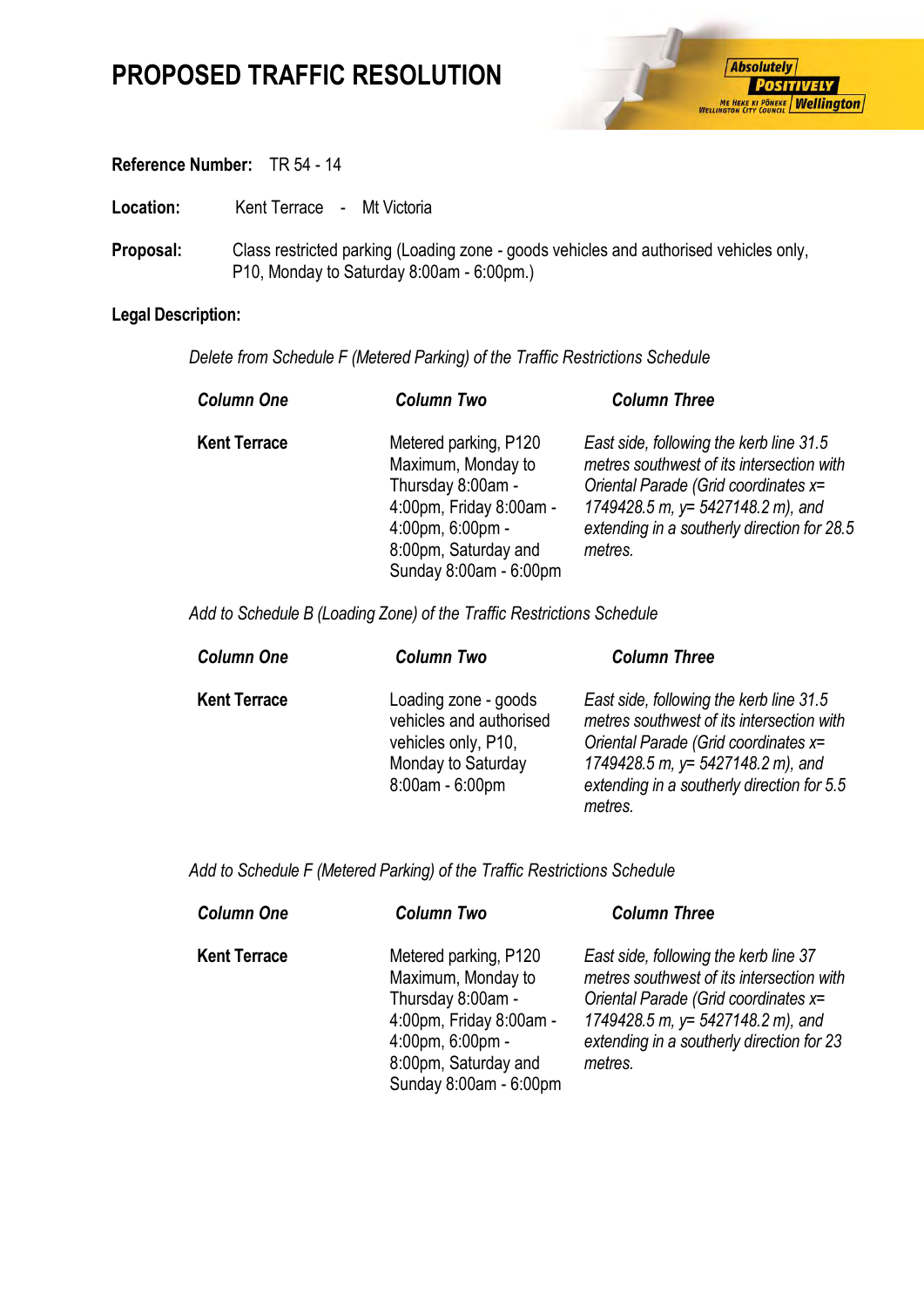# **PROPOSED TRAFFIC RESOLUTION**



**Reference Number:** TR 54 - 14

**Location:** Kent Terrace - Mt Victoria

**Proposal:** Class restricted parking (Loading zone - goods vehicles and authorised vehicles only, P10, Monday to Saturday 8:00am - 6:00pm.)

**Prepared By : Tony Zhang (Traffic Engineer)**

Approved By : **Steve Spence** (Chief Transport Planner) **Date:**

**Comments:**

## **WCC Contact:**

Tony Zhang **Area Traffic Engineer** Transport Network Team Wellington City Council 101 Wakefield Street / PO Box 2199, Wellington 6140 Phone:+64 4 803 8242 Email: tony.zhang@wcc.govt.nz